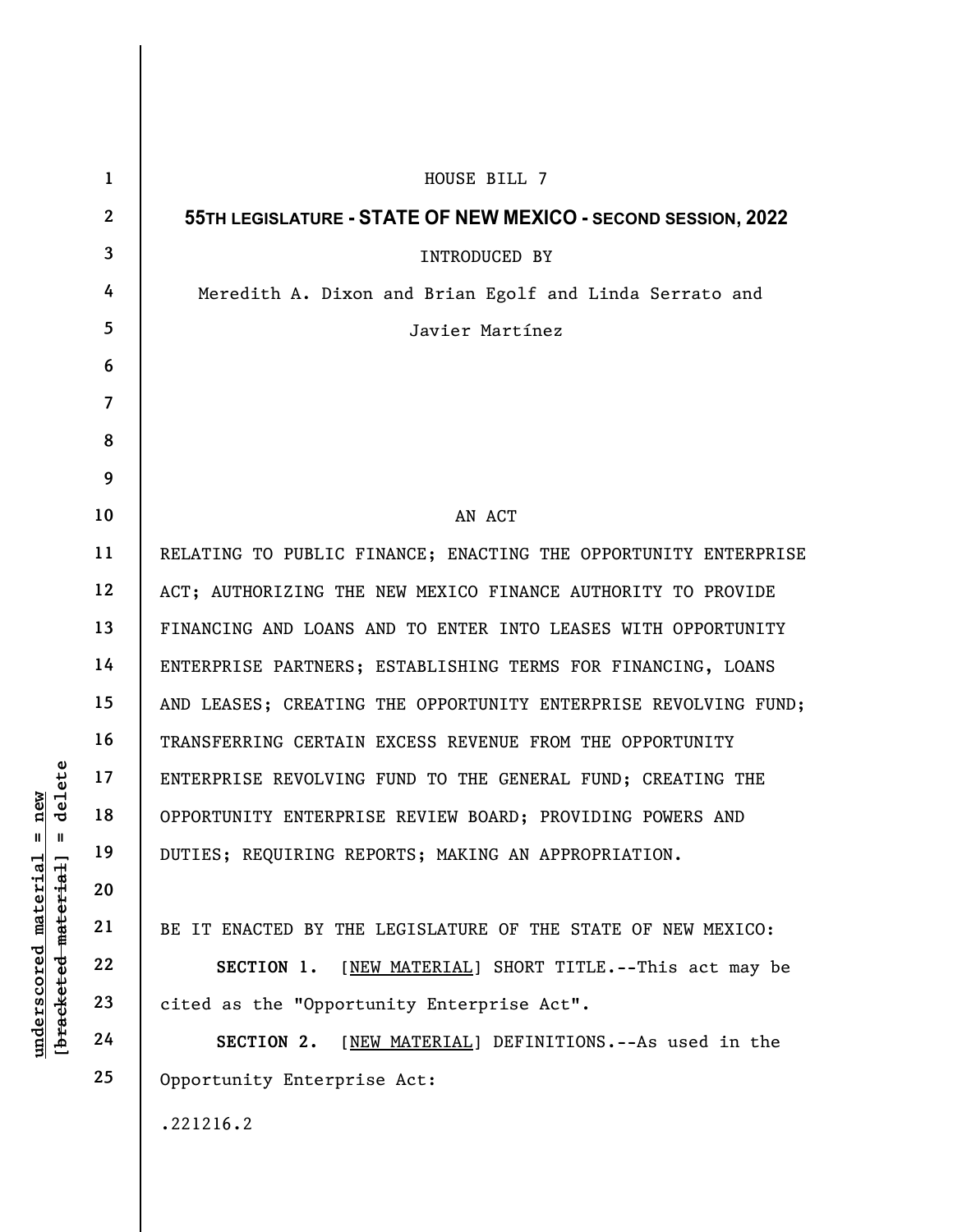1 2 A. "authority" means the New Mexico finance authority;

3 4 B. "board" means the opportunity enterprise review board;

5 6 C. "department" means the economic development department;

D. "economic development opportunities" means the advancement of an environmentally sustainable economic development goal of the state as determined by the authority, in coordination with the department, and includes the creation of jobs, the provision of needed services and commodities to diverse communities across the state and the increase of tax and other revenue collections resulting from the enterprise development project;

E. "enterprise assistance" means opportunity enterprise financing, an opportunity enterprise lease or an opportunity enterprise loan;

understand material external sports of the material extending of the space of the space of the space of the space of the space of the space of the space of the space of the space of the space of the space of the space of t F. "enterprise development project" means the purchase, planning, designing, building, surveying, improving, operating, furnishing, equipping or maintaining of land, buildings or infrastructure to create or expand economic development opportunities within the state;

G. "fund" means the opportunity enterprise revolving fund;

H. "opportunity enterprise partner" means a .221216.2

7

8

9

10

11

12

13

14

15

16

17

18

19

20

21

22

23

24

25

 $- 2 -$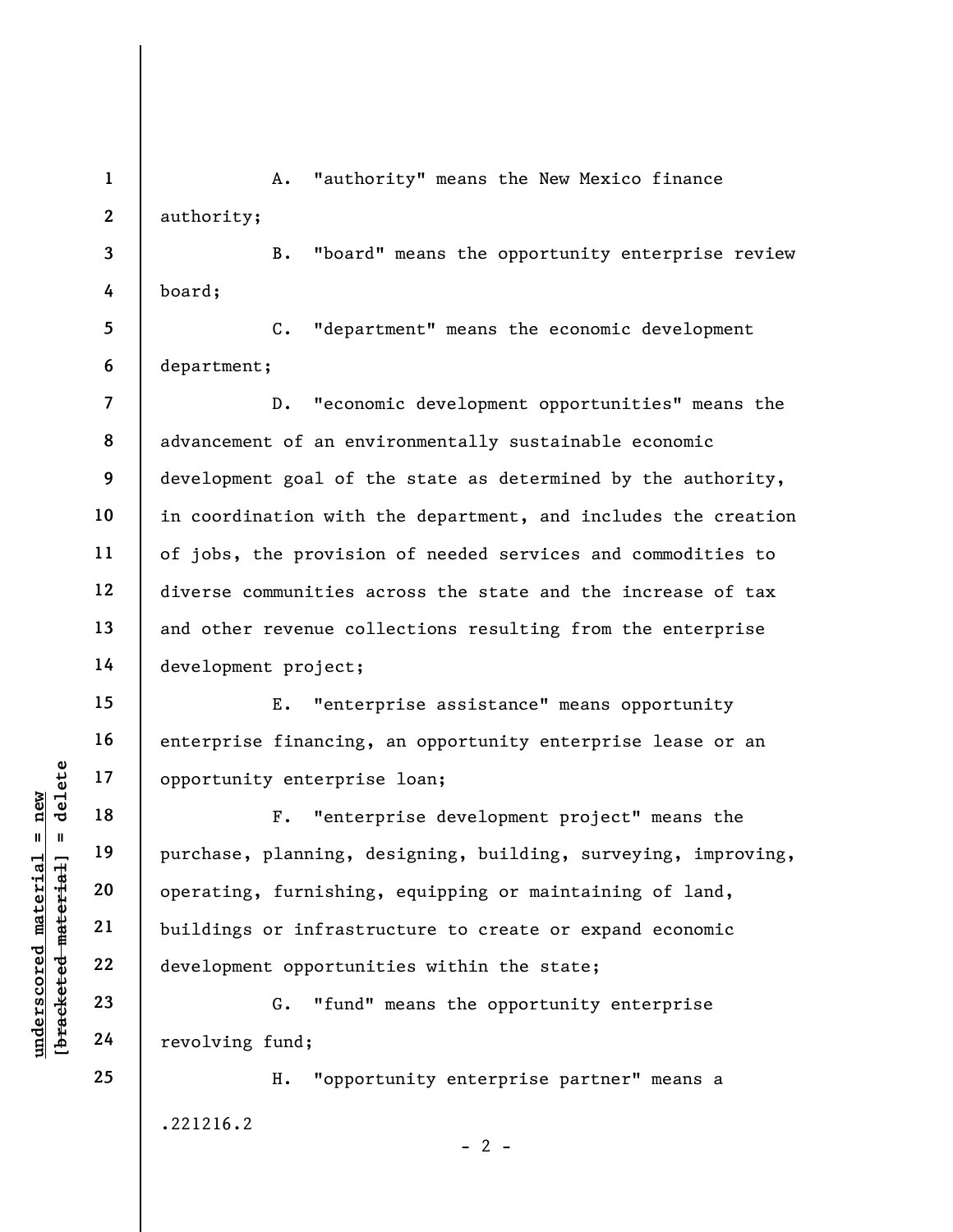1 2 3 4 5 6 7 8 domestic corporation, a general partnership, a limited liability company, a limited partnership, a public benefit corporation, a nonprofit entity or other private business entity or combination thereof that the authority determines is engaged in an enterprise that creates or expands economic development opportunities within the state and is eligible for enterprise assistance pursuant to the Opportunity Enterprise Act;

9 10 11 12 13 14 I. "opt-in agreement" means an agreement entered into among the authority, the department and a county, municipality or school district that ensures compliance with all local zoning, permitting and other land use rules and that provides for payments in lieu of taxes to the county, municipality or school district; and

understand the opter the same problem of the same problem and the communicipality where the same problem and the same problem and the same problem and the same problem and the same problem and the same problem and the same J. "payment in lieu of taxes" means the total annual payment paid as compensation for the tax impact of an enterprise development project, in an amount negotiated and determined in the opt-in agreement among the authority, the department and the county, school district or, if applicable, municipality where the enterprise development project is located in the same proportional amount as property tax revenues are normally distributed to those recipients.

SECTION 3. [NEW MATERIAL] NEW MEXICO FINANCE AUTHORITY-- POWERS--DUTIES.--To create or expand economic development opportunities within the state, the authority may:

.221216.2

15

16

17

18

19

20

21

22

23

24

25

 $-3 -$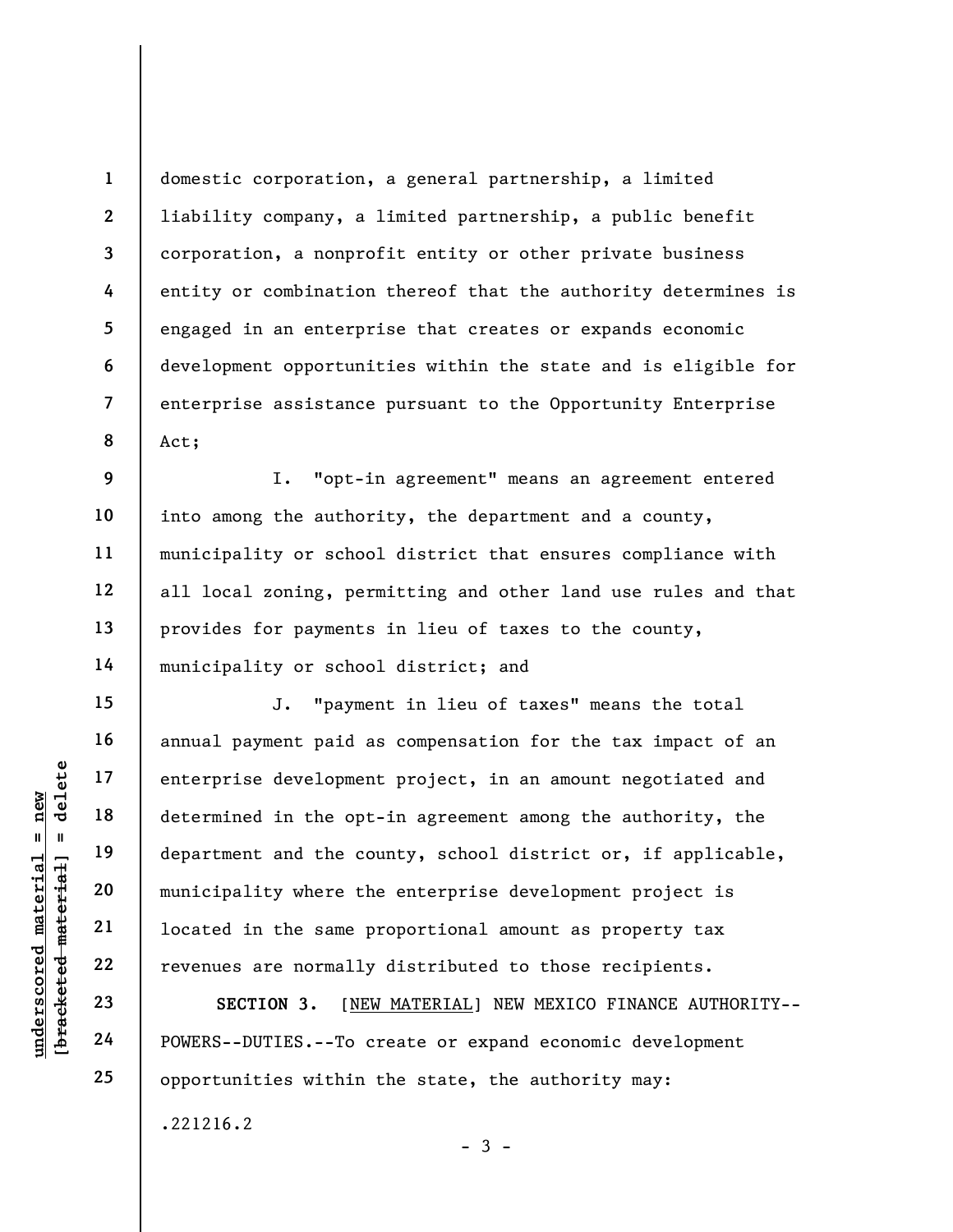A. acquire, whether by construction, purchase, gift or lease, and hold title to or other interest in an enterprise development project;

4 5 6 B. provide opportunity enterprise financing to opportunity enterprise partners and collect costs and fees associated with that financing;

7 8 9 C. enter into a contract to lease property to an opportunity enterprise partner and collect rent, costs and fees associated with that lease;

10 11 12 D. make loans to opportunity enterprise partners and collect payments, including principal, interest costs and fees associated with that loan;

E. sell or otherwise dispose of any property obtained as a result of an enterprise development project; provided that proceeds received shall be deposited in the fund;

F. make, execute and enforce all contracts necessary to carry out the provisions of the Opportunity Enterprise Act;

underscored material material material entity;<br>
underscored material material material material control of the authority;<br>
underscored material material material control of the authority;<br>
underscored material material mat G. take legal action available to the authority to recover public money or other public resources if an opportunity enterprise partner defaults on its obligations to the authority;

H. enter into joint powers agreements or other agreements with a state agency or governmental entity, as the authority determines to be appropriate for such purpose;

- 4 -

.221216.2

1

2

3

13

14

15

16

17

18

19

20

21

22

23

24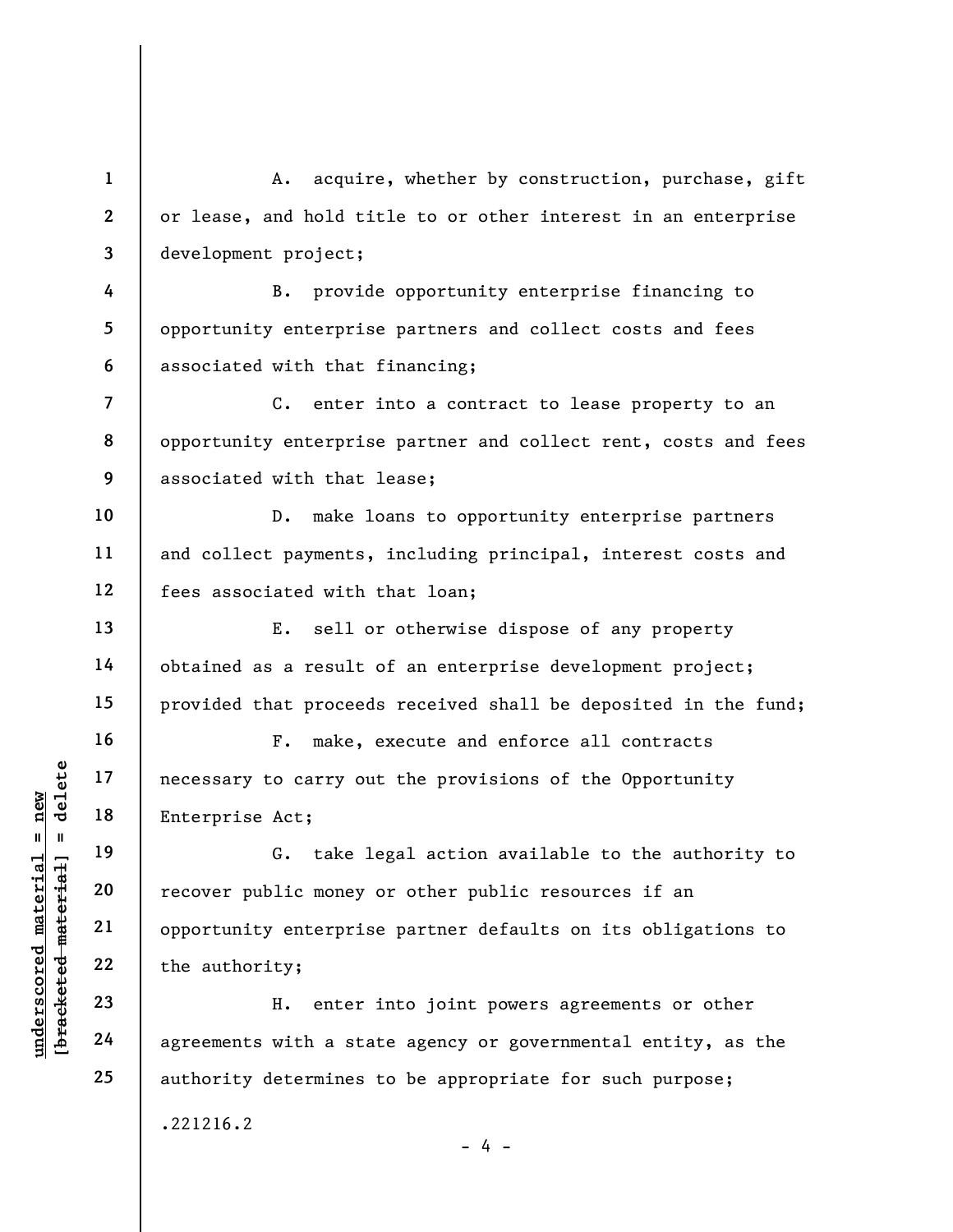1 2 3 4 I. adopt rules relating to the use of the fund necessary to carry out the provisions of the Opportunity Enterprise Act subject to approval of the New Mexico finance authority oversight committee; and

5 6 7 8 9 10 11 J. enter into opt-in agreements where the enterprise development project is located to facilitate the development of an enterprise development project; provided that if included in the opt-in agreement, the authority shall make payments in lieu of taxes to a county, municipality or school district to offset the tax impact of an enterprise development project.

SECTION 4. [NEW MATERIAL] ECONOMIC DEVELOPMENT DEPARTMENT--POWERS--DUTIES.--

 A. For the purpose of recommending enterprise development projects to the board for enterprise assistance, the department and the board shall coordinate to:

(1) survey potential opportunity enterprise partners and enterprise development projects;

understand on terprince and the partners and enterprince of making<br>diagonal partners and enterprince (2)<br>governments and poten<br>the purpose of making<br>assistance; and<br>diagonal 23<br>governments and poten<br>assistance; and<br> $24$ <br>pa (2) provide outreach services to local governments and potential opportunity enterprise partners for the purpose of making recommendations regarding enterprise assistance; and

(3) evaluate potential opportunity enterprise partners and formulate recommendations regarding suitability for enterprise assistance.

.221216.2

12

13

14

15

16

17

18

19

20

21

22

23

24

25

 $- 5 -$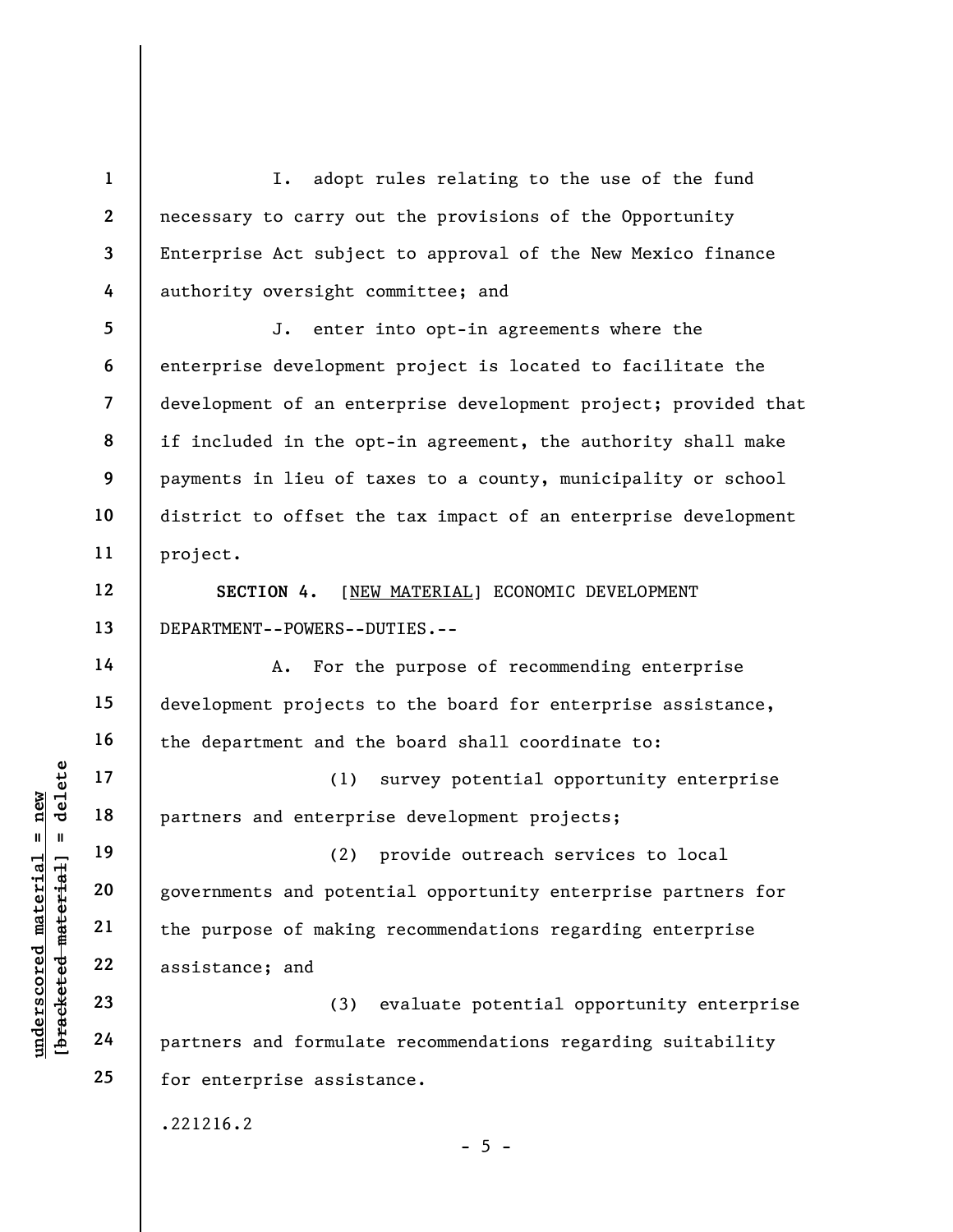underscored material = new [bracketed material] = delete 1 2 3 4 5 6 7 8 9 10 11 12 13 14 15 16 17 18 19 20 21 22 23 24 25 B. The department may, when applicable, enter into opt-in agreements with the authority and the county, school district or, if applicable, municipality where the enterprise development project is located for the purpose of facilitating the development of the enterprise development project. SECTION 5. [NEW MATERIAL] OPPORTUNITY ENTERPRISE REVIEW BOARD--CREATED--MEMBERSHIP.-- A. The "opportunity enterprise review board" is created. The authority shall provide necessary administrative services to the board. B. The board is composed of the following twelve members: (1) the secretary of economic development or the secretary's designee; (2) the secretary of finance and administration or the secretary's designee; (3) the secretary of general services or the secretary's designee; (4) the state treasurer or the state treasurer's designee; (5) the state auditor or the state auditor's designee; (6) one representative appointed by the council of government organizations within the state; and (7) six public members appointed by the New .221216.2  $- 6 -$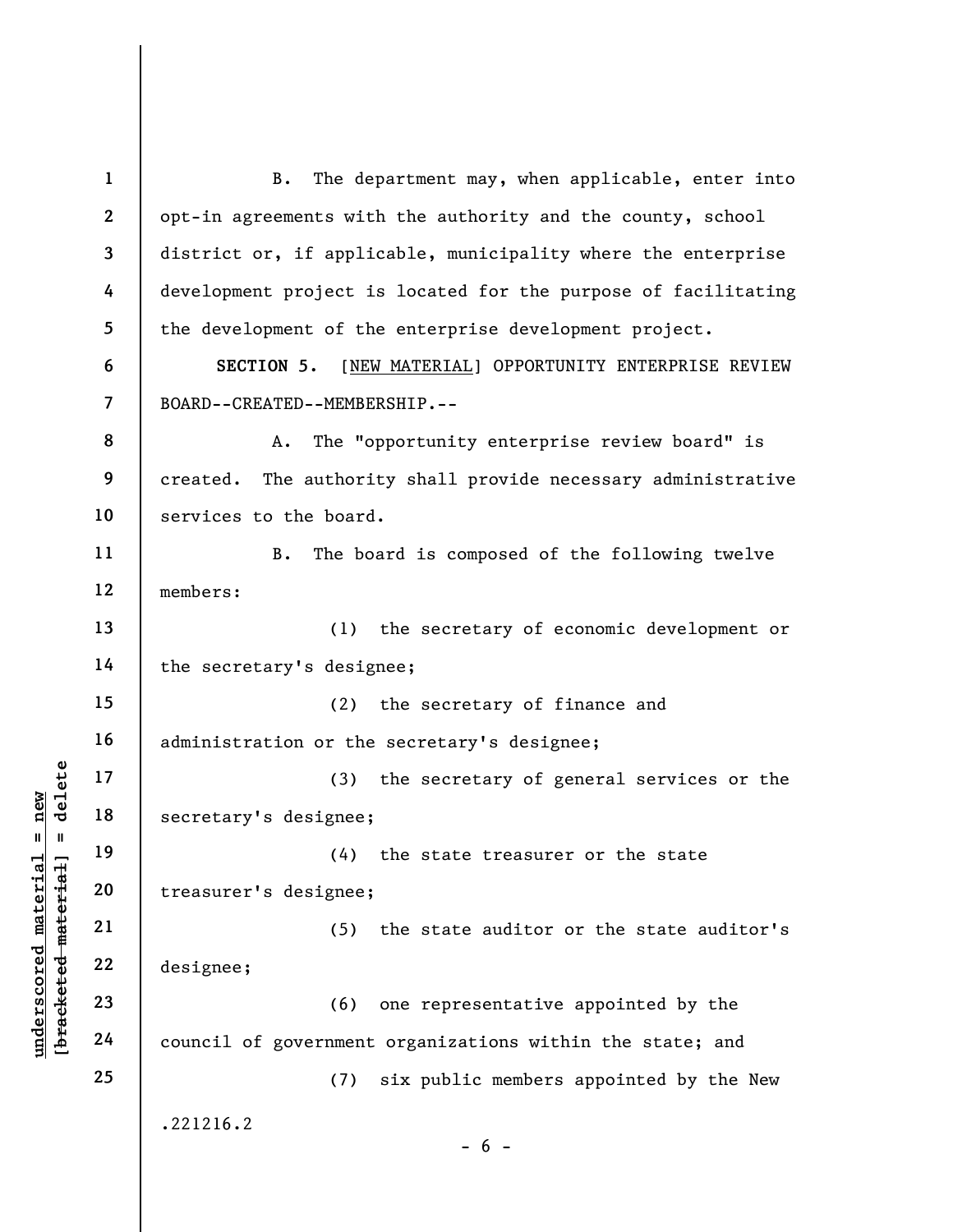|                      | $\mathbf{1}$            | Mexico legislative council who shall have experience in any one |
|----------------------|-------------------------|-----------------------------------------------------------------|
|                      | $\overline{2}$          | or more of the following:                                       |
|                      | 3                       | the banking and finance industry;<br>(a)                        |
|                      | 4                       | commercial or industrial credit;<br>(b)                         |
|                      | 5                       | private equity, venture capital or<br>(c)                       |
|                      | 6                       | mutual fund investments;                                        |
|                      | $\overline{\mathbf{z}}$ | (d)<br>commercial real estate development;                      |
|                      | 8                       | engineering, construction and<br>(e)                            |
|                      | 9                       | construction management;                                        |
|                      | 10                      | (f)<br>organized labor;                                         |
|                      | 11                      | urban planning; or<br>(g)                                       |
|                      | 12                      | (h)<br>environmentally sustainable                              |
|                      | 13                      | construction and development.                                   |
|                      | 14                      | $\mathsf{C}$ .<br>Members of the board appointed pursuant to    |
|                      | 15                      | Paragraphs (6) and (7) of Subsection B of this section shall    |
|                      | 16                      | serve for staggered terms of six years; provided that the       |
| delete               | 17                      | initial term of members appointed pursuant to Paragraph (7) of  |
| new                  | 18                      | Subsection B of this section may be for a term of less than six |
| H<br>H               | 19                      | years, as determined by the New Mexico legislative council, to  |
| material<br>material | 20                      | ensure staggered membership of the board. Members of the board  |
|                      | 21                      | shall serve until their successors are appointed. A member of   |
| $underscore$         | 22                      | the board appointed pursuant to Paragraph (6) or (7) of         |
| [bracketed           | 23                      | Subsection B of this section may be removed from the board by   |
|                      | 24                      | the appointing authority for failure to attend three            |
|                      | 25                      | consecutive meetings or other cause. A vacancy on the board of  |
|                      |                         | .221216.2                                                       |
|                      |                         |                                                                 |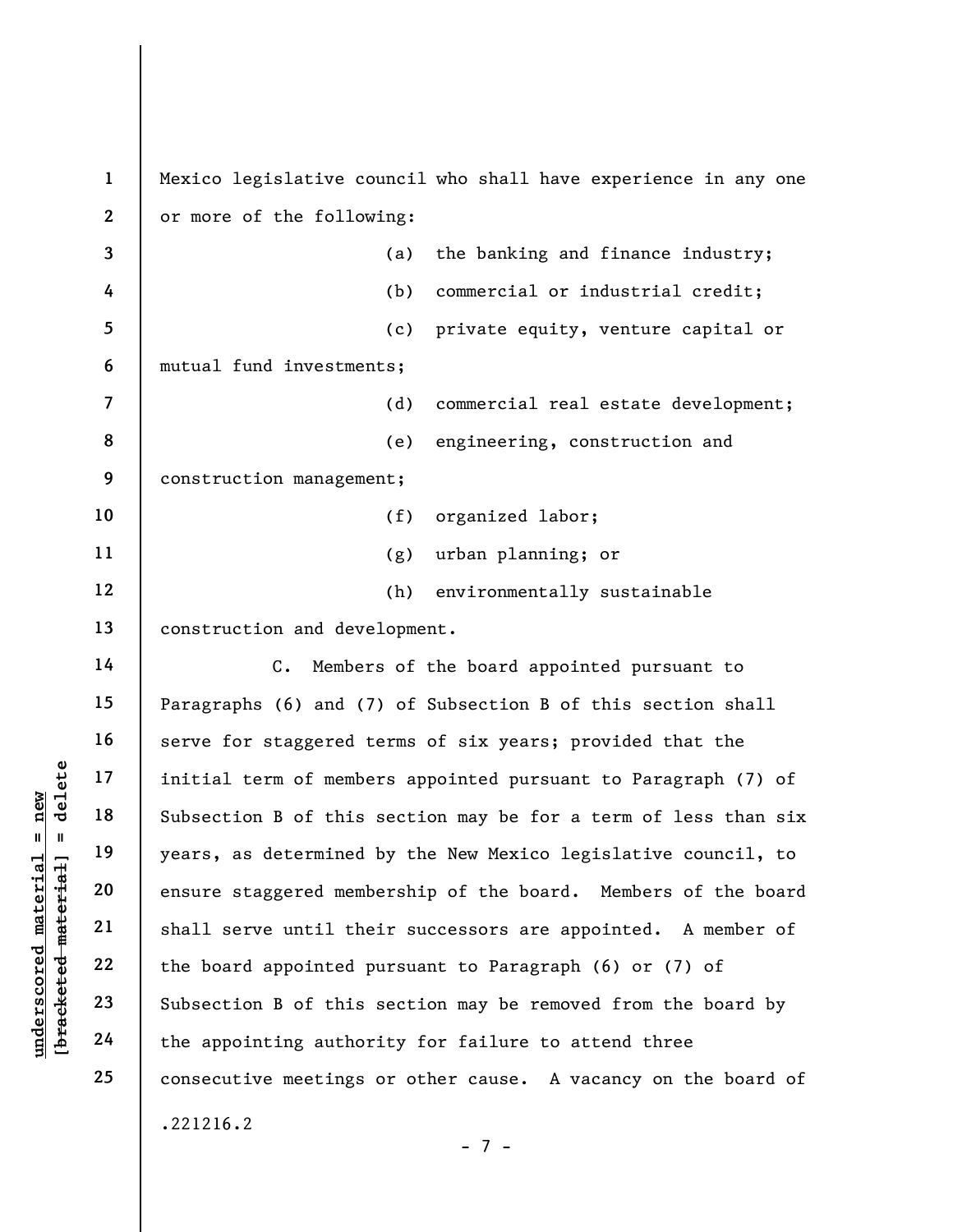understand material material material material material material material material (1)<br>
definition of the set of the set of the set of the set of the set of the set of the set of the set of the set of the set of the set of 1 2 3 4 5 6 7 8 9 10 11 12 13 14 15 16 17 18 19 20 21 22 23 24 25 an appointed member shall be filled by appointment by the original appointing authority for the remainder of the unexpired term of office; provided that a member who is removed pursuant to this section shall be ineligible for reappointment. D. Members of the board appointed pursuant to Paragraphs (6) and (7) of Subsection B of this section shall: (1) be governed by the provisions of the Governmental Conduct Act; and (2) not hold any office or employment in a political party. E. The members shall select a chair, vice chair and other officers that the board deems necessary, who shall serve a term of two years. The board shall maintain minutes of all meetings of the board, and all meetings shall be held pursuant to the Open Meetings Act. SECTION 6. [NEW MATERIAL] OPPORTUNITY ENTERPRISE REVIEW BOARD--POWERS.-- A. The board shall: (1) meet quarterly and at the call of the chair; (2) receive executed contracts for enterprise assistance; (3) recommend to the authority application forms and procedures for approval of enterprise assistance; (4) develop standards and procedures for the .221216.2 - 8 -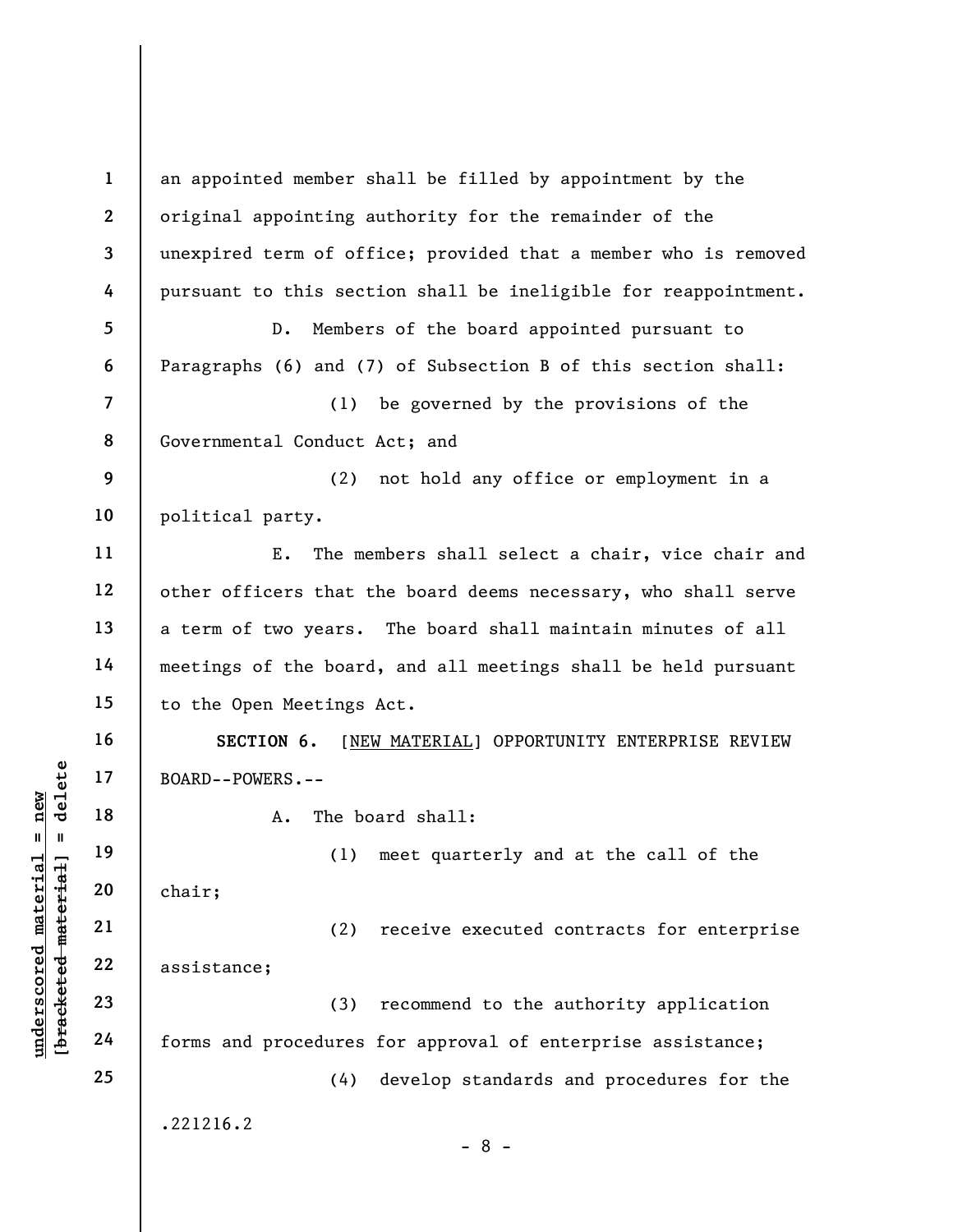understand material material state of enterprise assist<br>  $\begin{array}{c|c|c|c} \mathbf{u} & \mathbf{u} & \mathbf{u} & \mathbf{u} & \mathbf{u} & \mathbf{u} & \mathbf{u} & \mathbf{u} & \mathbf{u} & \mathbf{u} & \mathbf{u} & \mathbf{u} & \mathbf{u} & \mathbf{u} & \mathbf{u} & \mathbf{u} & \mathbf{u} & \mathbf{u} & \mathbf{u} & \mathbf{u} & \mathbf{u} & \mathbf{$ 1 2 3 4 5 6 7 8 9 10 11 12 13 14 15 16 17 18 19 20 21 22 23 24 25 approval of proposed contracts for enterprise assistance; (5) make recommendations to the authority of potential enterprise development; (6) determine whether the use of enterprise assistance is a prudent expenditure of public funds and report to the legislature annually on that determination; and (7) make recommendations to the authority of potential rulemaking, application or lending changes to ensure transparent and efficient processes for carrying out the provisions of the Opportunity Enterprise Act. B. The board and the department shall coordinate to: (1) provide outreach services to local governments and potential opportunity enterprise partners; (2) evaluate opportunity enterprise partners and eligible enterprise development projects for suitability for enterprise assistance; and (3) obtain input and information relevant to carrying out the purposes of the Opportunity Enterprise Act from recipients of enterprise assistance, local governments and local communities. SECTION 7. [NEW MATERIAL] RULEMAKING--BOARD.--The board shall adopt rules necessary to carry out the provisions of the Opportunity Enterprise Act to: A. establish procedures for applying and qualifying .221216.2

 $-9 -$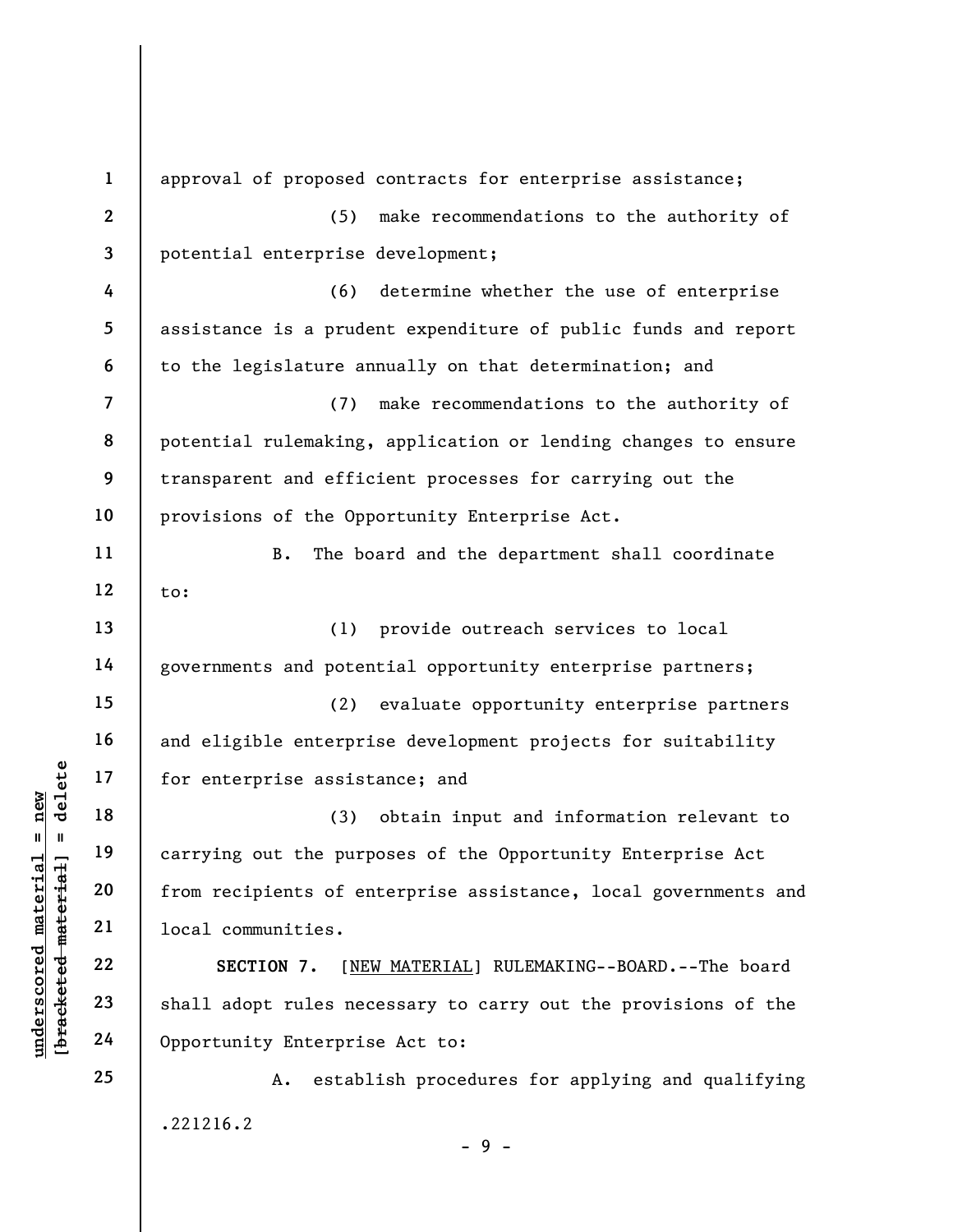underscored material material and federal law;<br>
underscored material material control development opportuni<br>
underscored material control development opportuni<br>
21<br>
underscored material development project c<br>
23<br>
underscor 1 2 3 4 5 6 7 8 9 10 11 12 13 14 15 16 17 18 19 20 21 22 23 24 25 for enterprise assistance; B. establish economic development goals for the state in consultation with the department; C. govern the application procedures and requirements for enterprise assistance; D. determine how to select and prioritize applications for enterprise assistance to be funded by the authority; and E. provide safeguards to protect public money and other public resources subject to the Opportunity Enterprise Act. SECTION 8. [NEW MATERIAL] ENTERPRISE ASSISTANCE--GENERAL REQUIREMENTS.-- A. An application for enterprise assistance shall: (1) describe the scope and plans of the enterprise development project or proposed use of leased property by the applicant; (2) demonstrate that the enterprise development project or lease will create or expand economic development opportunities within the state; (3) demonstrate that the proposed enterprise development project or lease will comply with applicable state and federal law; (4) provide sufficient evidence that other means of financing a proposed enterprise development project .221216.2

 $- 10 -$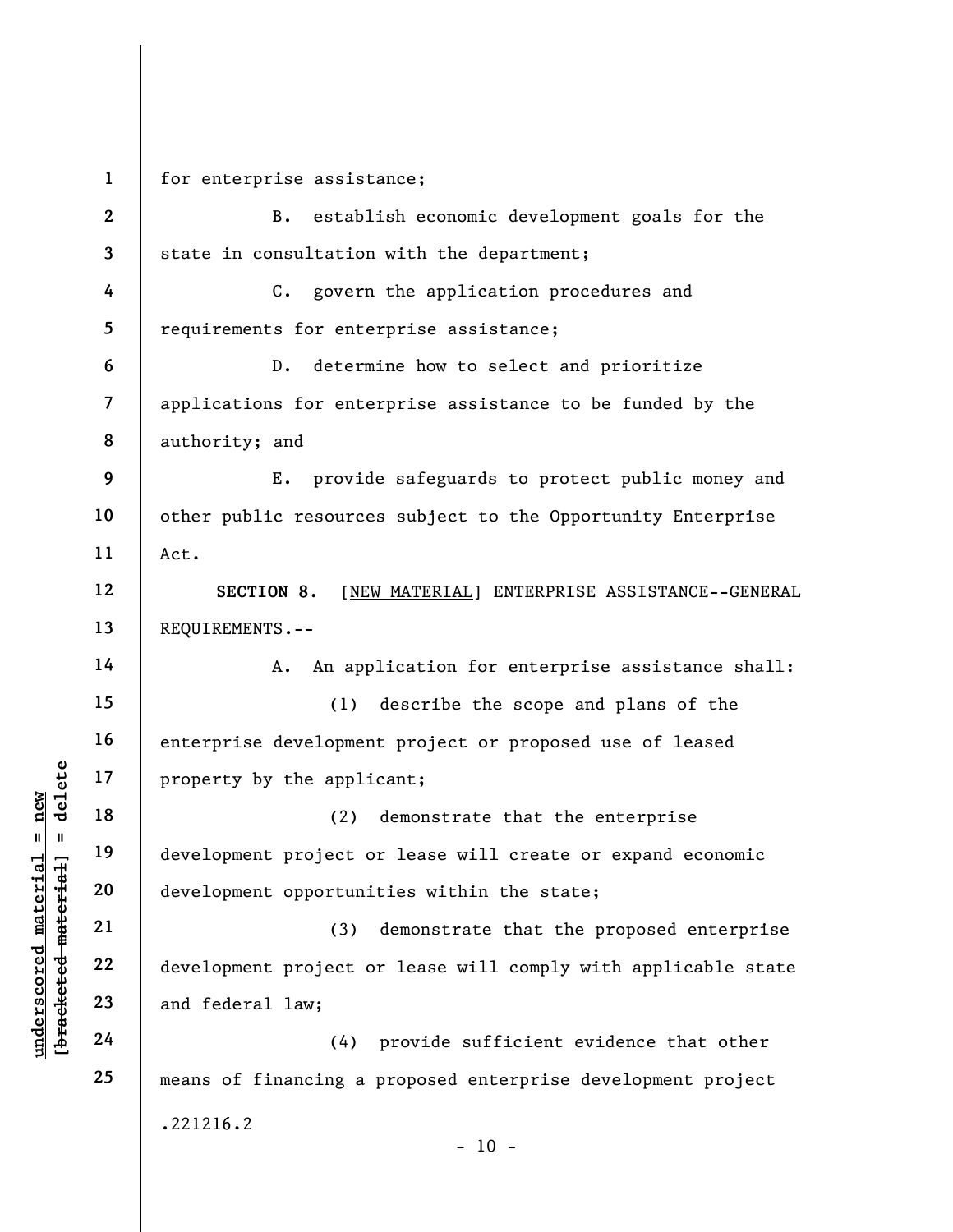understand material and the same of the same of the same of the same will<br>determine that:<br>and the same will<br>be same of the same will<br>also also also also also within<br>also also also also also will<br>also also also also also wi 1 2 3 4 5 6 7 8 9 10 11 12 13 14 15 16 17 18 19 20 21 22 23 24 25 are unavailable or insufficient; and (5) include other documentation or certifications that the authority deems necessary. B. The authority, in coordination with the department, shall: (1) make the application publicly available, including a description of the scope and plans of the proposed enterprise development project or lease; (2) ensure that all information relating to the enterprise development project or lease and the evaluation of the application is made publicly available, unless the information includes trade secrets or information that is otherwise unable to be disclosed as provided by law; (3) prioritize applications for enterprise assistance that demonstrate local support and financial need; and (4) prior to providing enterprise assistance, determine that: (a) the proposed enterprise development project or lease will create or expand economic development opportunities within the state; (b) the proposed enterprise development project or lease will comply with applicable state and federal law; and (c) other means of financing a proposed .221216.2 - 11 -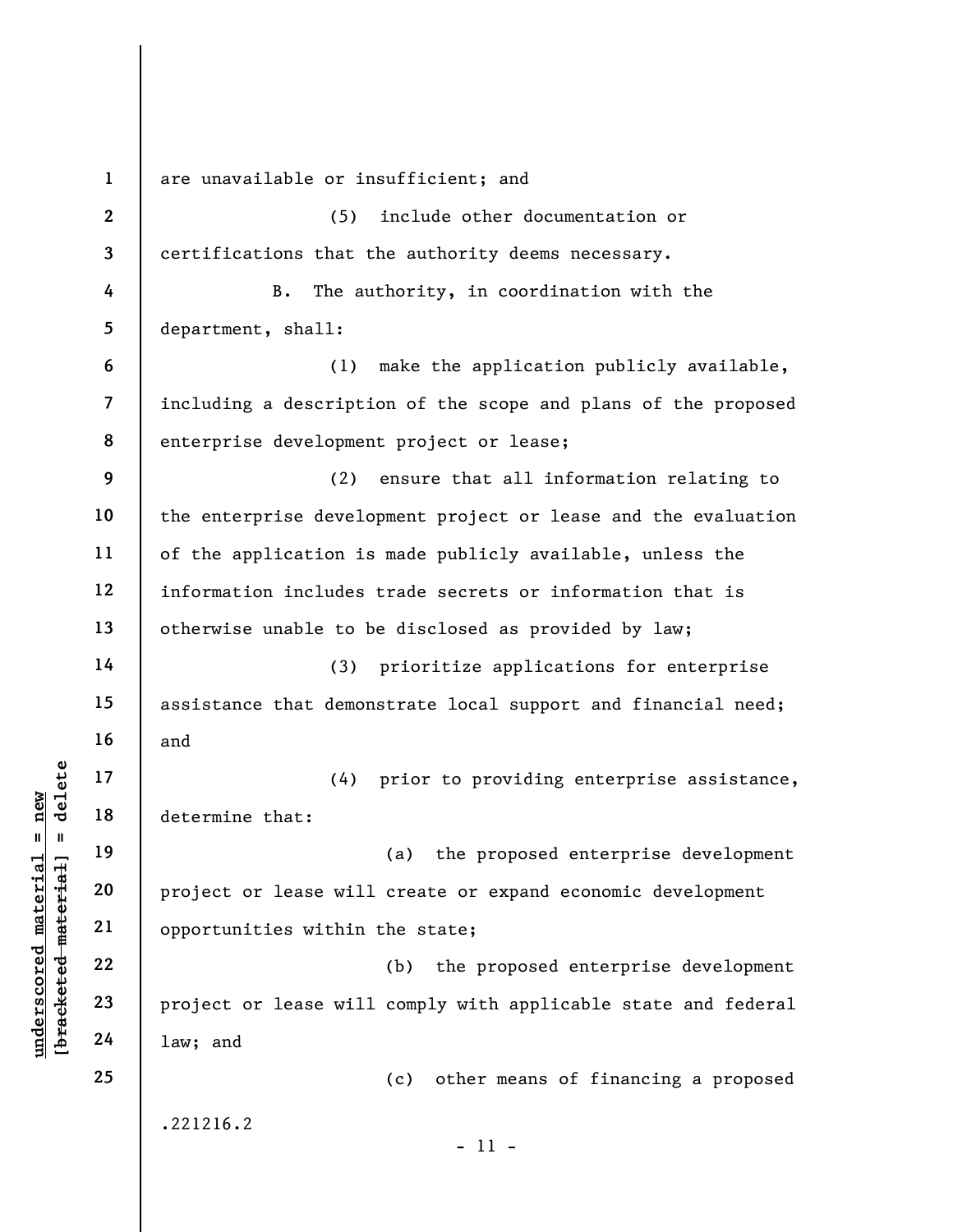underscored material material material material material contractions of the opportunity enter<br>discussed material control of the authority may:<br>all the authority may:<br>all the authority may:<br>22<br>interest in the enter<br>discuss 1 2 3 4 5 6 7 8 9 10 11 12 13 14 15 16 17 18 19 20 21 22 23 24 25 enterprise development project are unavailable or insufficient. C. A contract to provide enterprise assistance shall: (1) define the roles and responsibilities of the authority and the opportunity enterprise partner; (2) provide clawback or recapture provisions that protect the public investment in the event of a default on the contract; (3) provide a finance plan detailing the financial contributions and obligations of the authority and opportunity enterprise partner; (4) require an opportunity enterprise partner to provide guarantees, letters of credit or other acceptable forms of security, as determined by the authority; (5) specify how rents, if applicable, will be collected and accounted for; (6) specify how debts incurred on behalf of the opportunity enterprise partner will be repaid; and (7) provide that, in the event of a default, the authority may: (a) elect to take possession of the property, including the succession of all right, title and interest in the enterprise development project; and (b) terminate the lease or cease any further funding and exercise any other rights and remedies that .221216.2  $- 12 -$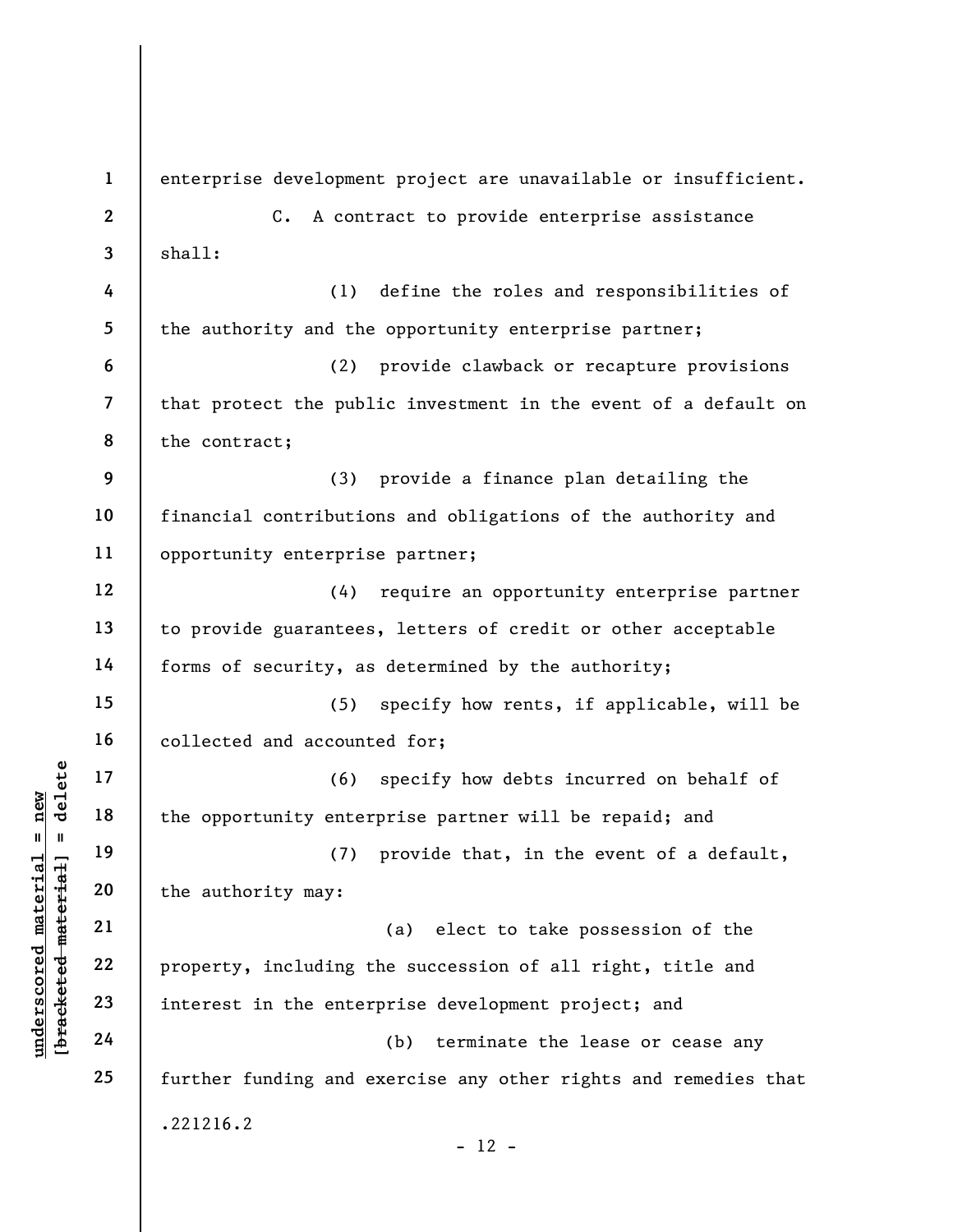1 may be available.

2 3 4 5 6 D. The authority may require any document, guarantee or certification from a recipient of enterprise assistance that the authority determines is necessary to ensure economic development opportunities are advanced by the enterprise assistance.

E. Enterprise assistance shall only be provided if compliant with the Opportunity Enterprise Act. All contracts for enterprise assistance shall be provided to the board no later than thirty days from the execution of that contract.

SECTION 9. [NEW MATERIAL] OPPORTUNITY ENTERPRISE FINANCING.--

A. The authority shall receive and review applications for opportunity enterprise financing. If the authority determines that an enterprise development project is eligible for financing, the authority may enter into a contract with the opportunity enterprise partner to provide financing to that partner, which shall be used to complete that project.

underscored material = new [bracketed material] = delete B. The authority shall ensure that all zoning, permitting and other regulatory requirements will be met by the enterprise development project and that the enterprise development project will create or expand economic development opportunities within the state.

C. Financing shall not be subject to repayment if the terms of the contract for financing are carried out by the .221216.2  $- 13 -$ 

7

8

9

10

11

12

13

14

15

16

17

18

19

20

21

22

23

24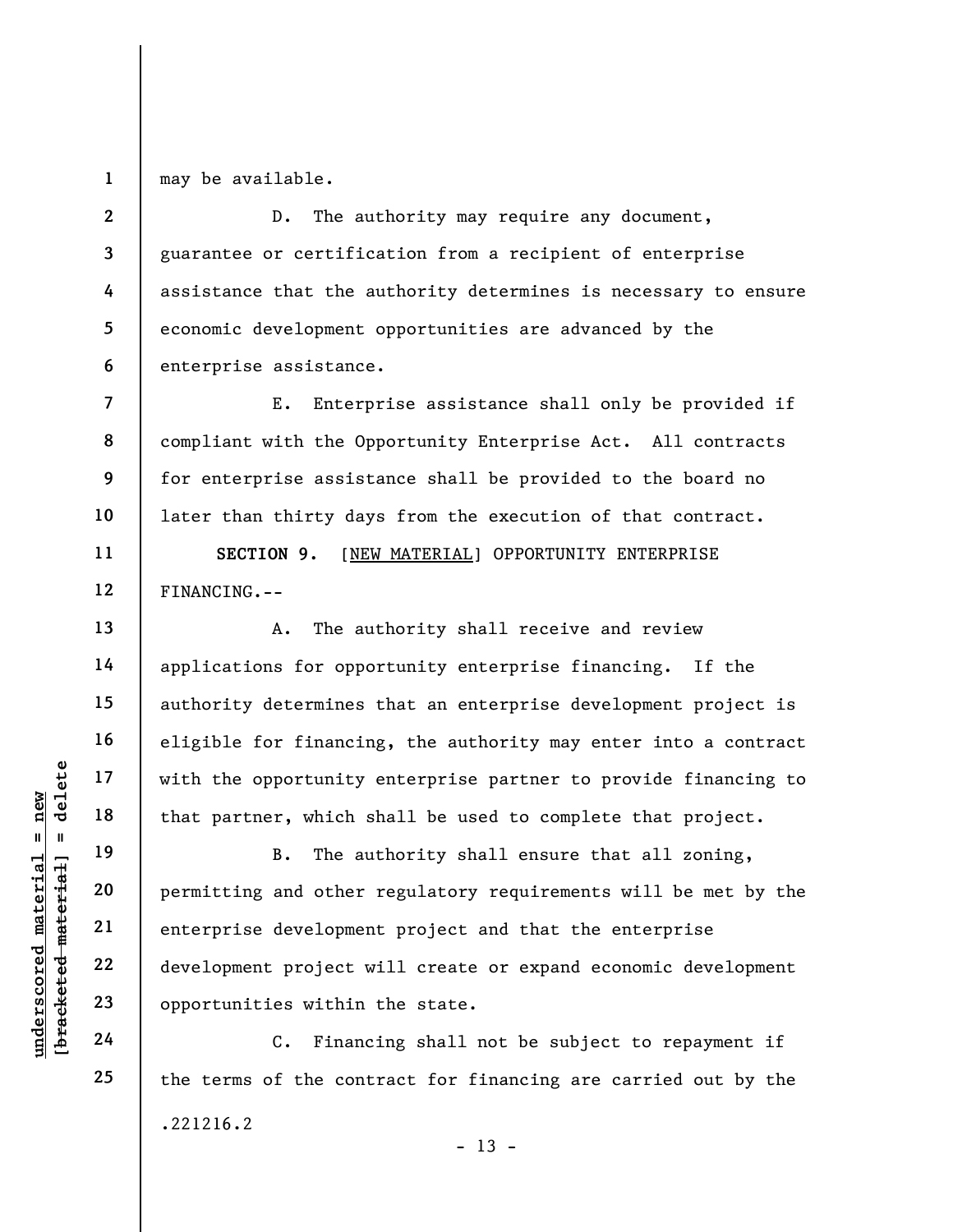1 2 3 4 5 6 7 8 opportunity enterprise partner. A property associated with the enterprise development project shall be the property of the authority and shall be a property available for lease as provided in Section 10 of the Opportunity Enterprise Act. The authority may enter into agreements with the general services department or other state agency or entity approved by the board to administer and maintain the property as required by the Opportunity Enterprise Act.

9 10 11 12 13 14 15 16 17 18 D. Upon completion of an enterprise development project, the authority shall allow the opportunity enterprise partner responsible for the completion of that project an opportunity to obtain an opportunity enterprise lease for that property as provided in Section 10 of the Opportunity Enterprise Act; provided that any breach of the terms of the contract for opportunity enterprise financing shall preclude that opportunity enterprise partner from leasing the property, and that property shall be made available for lease to other opportunity enterprise partners.

SECTION 10. [NEW MATERIAL] OPPORTUNITY ENTERPRISE LEASE-- TERMS.--

underscored material and that property shaped and that property shaped material opportunity enterprise opportunity enterprise<br>section 10. [M]<br>deleted the material opportunity section 10. [M]<br> $\begin{array}{l|l} \hline 19 & \text{SECTION 10.} & \text{[$ A. The authority shall receive and review applications for opportunity enterprise leases. If the authority determines that an opportunity enterprise partner is eligible for an opportunity enterprise lease, the authority may enter into a contract to lease an available property to that

 $- 14 -$ 

.221216.2

19

20

21

22

23

24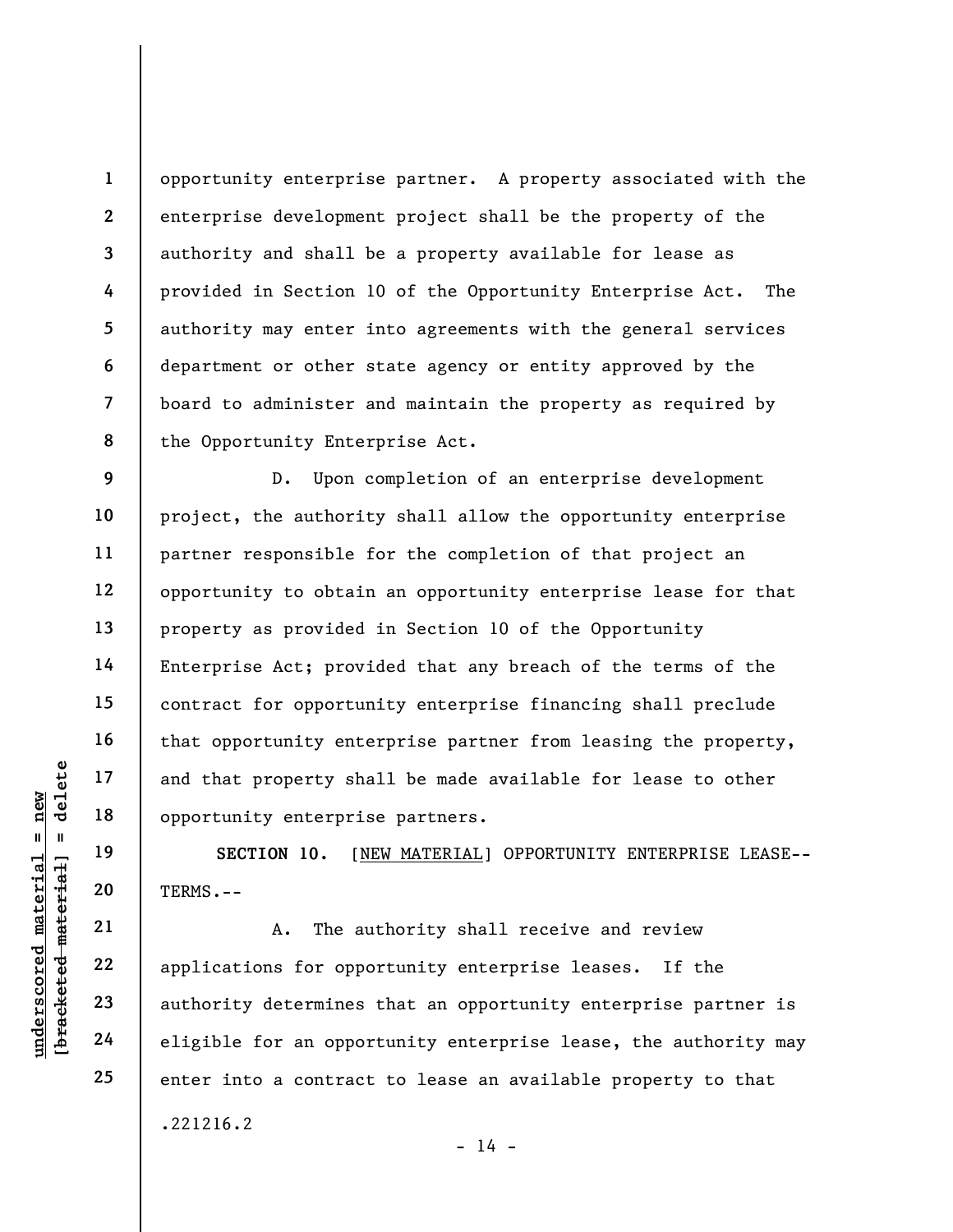UN EXECTION 11. [N]<br>
understand material fund.<br>
TERMS--REPAYMENT.--<br>
22<br>
understand material materials of opposite<br>
24 applications for opposite<br>
24 applications for opposite<br>
24 applications for opposite<br>
24 applications 1 2 3 4 5 6 7 8 9 10 11 12 13 14 15 16 17 18 19 20 21 22 23 24 25 opportunity enterprise partner in exchange for rent payments, subject to the terms provided by this section. The authority may enter into agreements with the general services department or other state agency or entity approved by the board to administer an opportunity enterprise lease. B. An opportunity enterprise lease shall: (1) require that the property be used solely to create and expand economic development opportunities; (2) provide for sufficient rent and other securities to ensure the maintenance and protection of the property based on the fair market value of that property; (3) require that the property be properly insured for the duration of the lease; and (4) be bound only by the terms of the lease and any rules promulgated pursuant to the provisions of the Opportunity Enterprise Act. C. Receipts from the payment of rent owed pursuant to an opportunity enterprise lease shall be deposited in the fund. SECTION 11. [NEW MATERIAL] OPPORTUNITY ENTERPRISE LOANS-- TERMS--REPAYMENT.-- A. The authority shall receive and review applications for opportunity enterprise loans. The authority may make loans to opportunity enterprise partners if: (1) funding is available; .221216.2

 $- 15 -$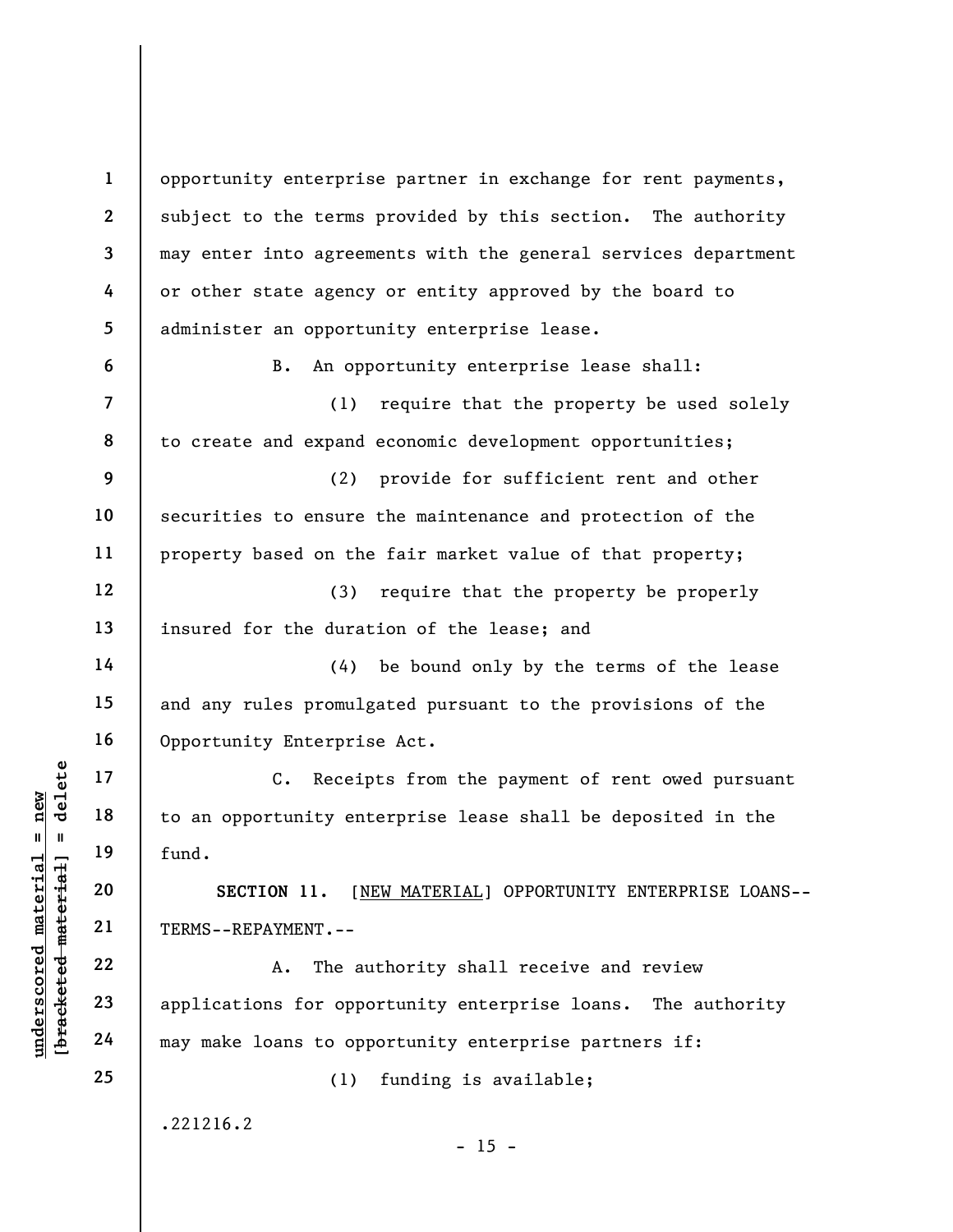underscored material = new [bracketed material] = delete 1 2 3 4 5 6 7 8 9 10 11 12 13 14 15 16 17 18 19 20 21 22 23 24 25 (2) the opportunity enterprise partner meets credit and identification criteria, as determined by the authority; (3) the opportunity enterprise partner certifies that the proceeds of the loan will be used for an enterprise development project; and (4) the opportunity enterprise partner meets any other requirement for an opportunity enterprise loan. B. The opportunity enterprise partner shall provide the authority with ongoing information requested by the authority. C. Opportunity enterprise loans shall be made for loan periods of no less than fifteen years and no more than thirty years, as determined by the authority. The loans shall bear an annual interest rate of zero percent. D. Beginning on the third anniversary of the funding date of the loan, payment on the outstanding principal of the loan shall be due on a schedule determined by the authority for the remainder of the loan period. E. Receipts from the repayment of opportunity enterprise loans shall be deposited in the fund. F. No provision in an opportunity enterprise loan or the evidence of indebtedness of the loan shall include a penalty or premium for prepayment of the balance of the indebtedness. .221216.2

 $- 16 -$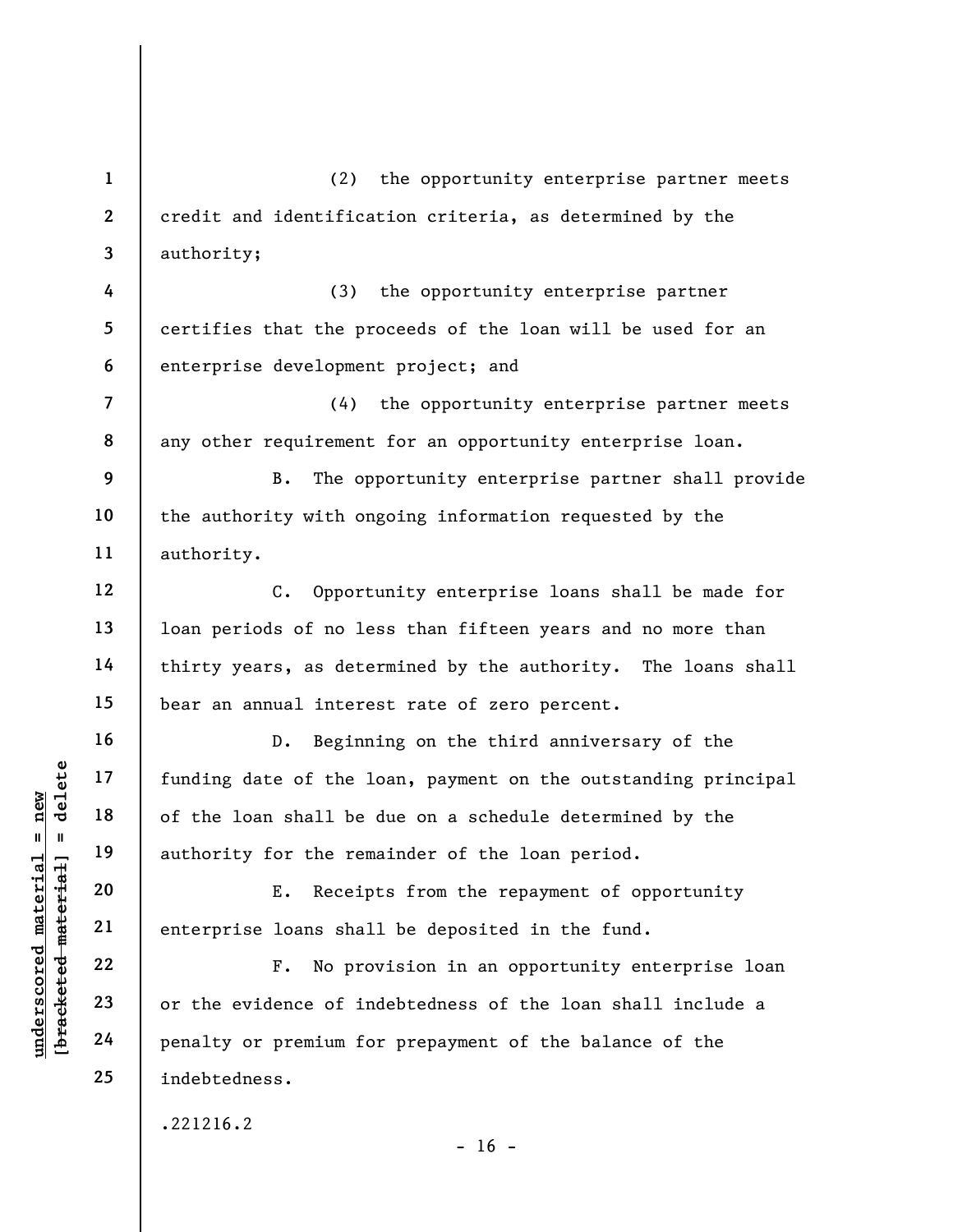1 2 SECTION 12. [NEW MATERIAL] OPPORTUNITY ENTERPRISE REVOLVING FUND--CREATED--PERMITTED USES.--

3 4 5 6 7 8 9 10 11 12 13 14 15 A. The "opportunity enterprise revolving fund" is created within the authority. The fund consists of appropriations, distributions, transfers, gifts, grants, donations, bequests, fees collected, payments of principal on opportunity enterprise loans, income from rents paid on opportunity enterprise leases, income from investment of the fund and any other money distributed or otherwise allocated to the fund. Balances in the fund at the end of a fiscal year shall not revert to the general fund except as provided in Section 13 of the Opportunity Enterprise Act. The fund shall be administered by the authority as a separate account and may consist of such subaccounts as the authority deems necessary to carry out the purposes of the fund.

B. Money in the fund shall be used by the authority to carry out the provisions of the Opportunity Enterprise Act, including to:

understand material material including to:<br>  $\begin{bmatrix}\n1 & 1 & 19 \\
0 & 1 & 19 \\
0 & 20 \\
0 & 0 & 21 \\
0 & 0 & 22 \\
0 & 0 & 23 \\
0 & 0 & 24\n\end{bmatrix}$  and fees incurred by<br>  $\begin{bmatrix}\n22 \\
23 \\
24\n\end{bmatrix}$  and (1) pay the reasonably necessary administrative costs, payments in lieu of taxes and other costs and fees incurred by the authority in carrying out the provisions of that act;

(2) provide opportunity enterprise financing; and

(3) make opportunity enterprise loans.

.221216.2

16

17

18

19

20

21

22

23

24

25

- 17 -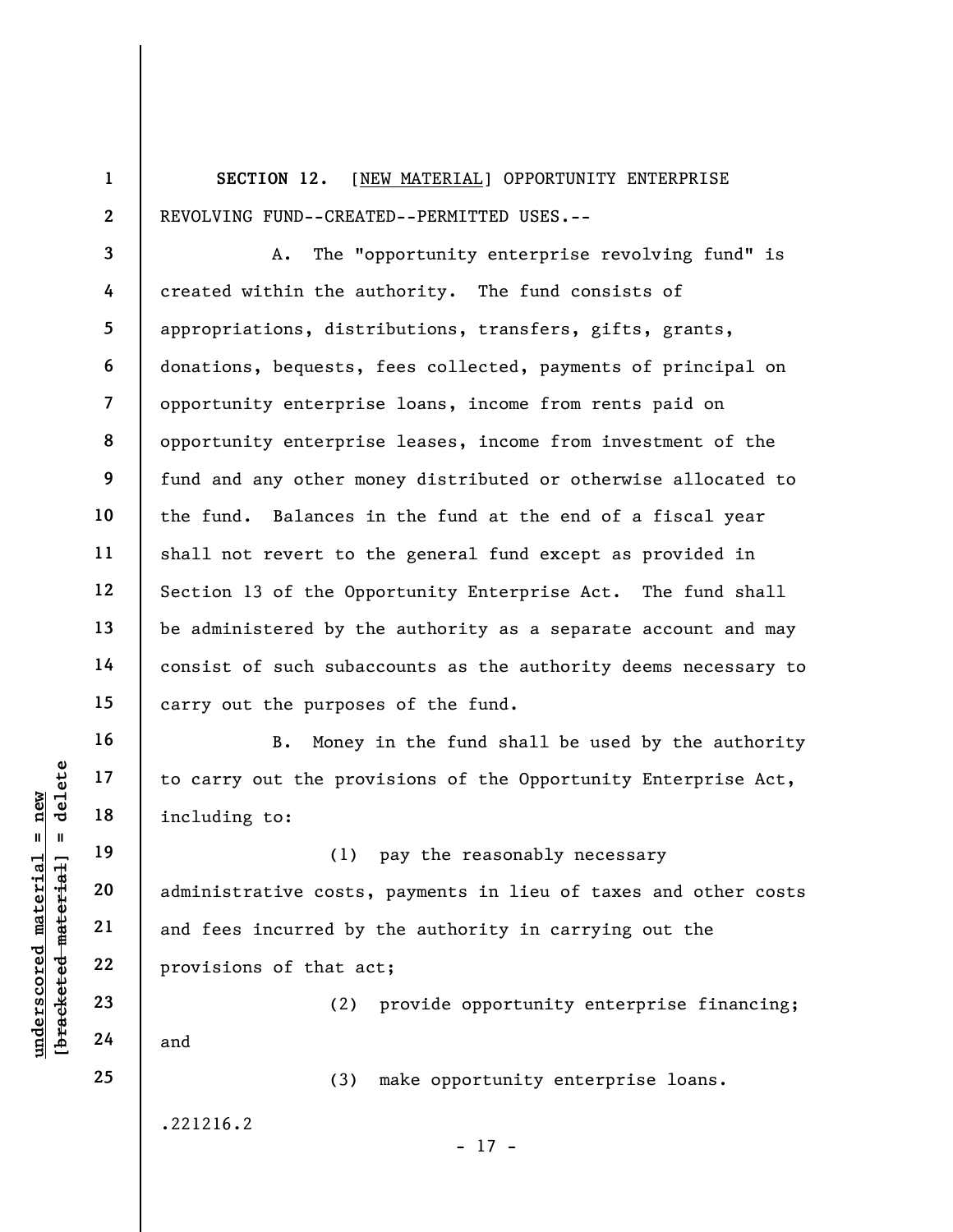1 2 3 4 5 6 7 8 9 10 11 12 13 C. Money in the fund that is not needed for immediate disbursement may be deposited or invested in the same manner as other funds administered by the authority. SECTION 13. [NEW MATERIAL] EXCESS REVENUE TO THE GENERAL FUND--OPPORTUNITY ENTERPRISE REVOLVING FUND--TRANSFER.-- A. If, on June 30, 2028 and by June 30 of each fiscal year thereafter, the balance in the fund for that fiscal year exceeds the annual average amount by an amount greater than six percent, the amount in excess of six percent shall be transferred to the general fund. If there is not an excess amount pursuant to this section, no transfer shall be made from the fund. B. As used in this section, "annual average amount"

means the total balance of the fund in the immediately preceding five fiscal years, divided by five.

SECTION 14. [NEW MATERIAL] REPORTS.--

understand material material provided pursuant to<br>
understand material of the governor, the leg<br>
edge material committee, the New Me<br>
committee, the New Me<br>
committee, the revenue<br>
22<br>
and other appropriate<br>
24<br>
provided p A. Prior to October 1, 2023 and each succeeding October 1 thereafter, the authority shall submit a report to the governor, the legislature, the legislative finance committee, the New Mexico finance authority oversight committee, the revenue stabilization and tax policy committee and other appropriate legislative interim committees. The report shall provide details regarding enterprise assistance provided pursuant to the Opportunity Enterprise Act. The report shall include:

.221216.2

14

15

16

17

18

19

20

21

22

23

24

25

- 18 -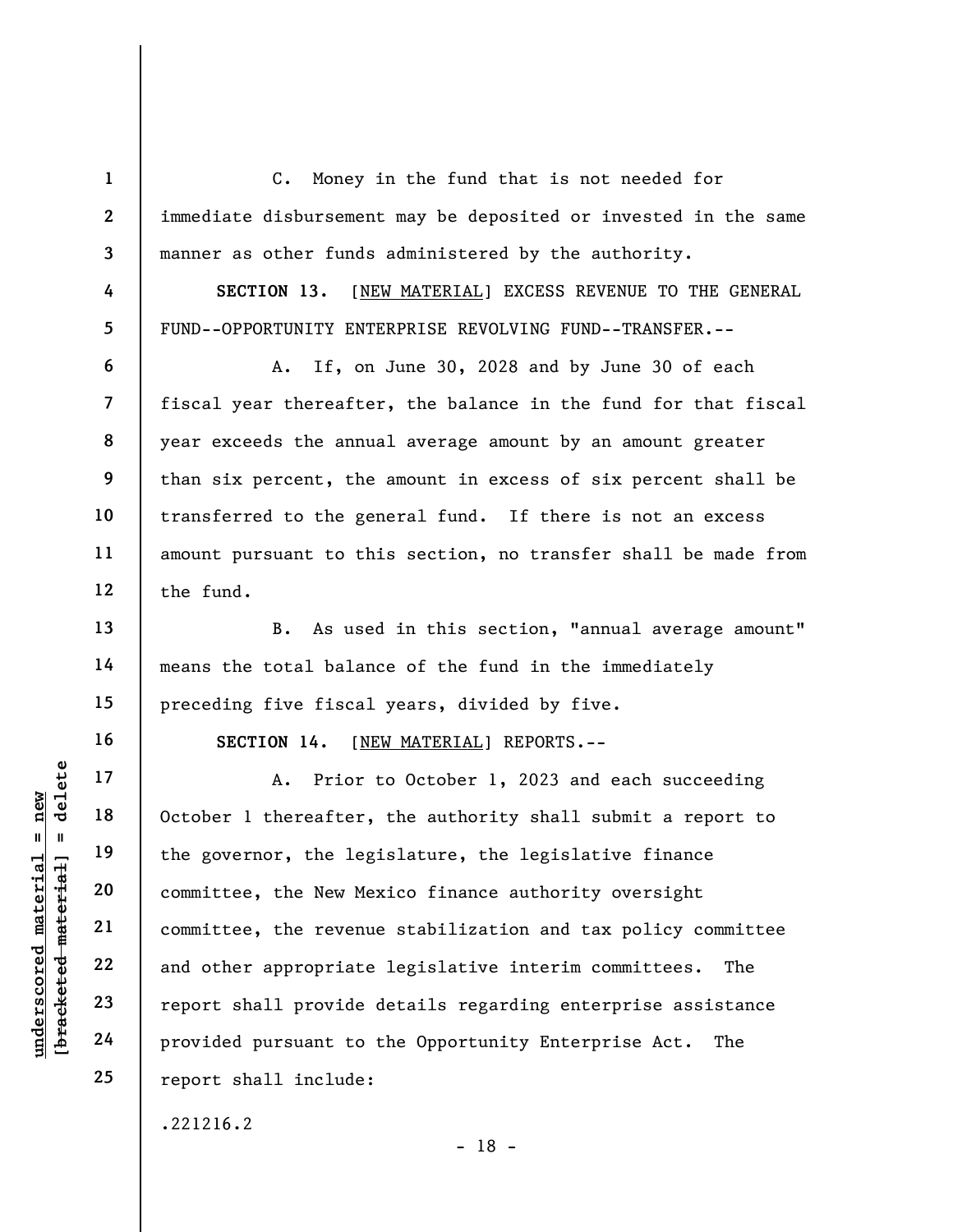underscored material = new [bracketed material] = delete 1 2 3 4 5 6 7 8 9 10 11 12 13 14 15 16 17 18 19 20 21 22 23 24 25 (1) the total amount of enterprise assistance provided for enterprise development projects and state revenue derived from each enterprise development project; (2) the total number of loans made pursuant to the Opportunity Enterprise Act; the amount of those loans; the number of loan recipients in a delinquent status, in default or in the process of filing or that have filed for bankruptcy; (3) an overview of the industries and types of business entities operating pursuant to an enterprise development project or lease; (4) the total number of employees currently employed directly or indirectly related to an enterprise development project or lease; and (5) any recommended changes to the Opportunity Enterprise Act to ensure proper safeguards for public money and to ensure enterprise assistance is able to efficiently advance the economic development interests of the state. B. Information obtained by the authority regarding applicants for enterprise financing is confidential and not subject to inspection pursuant to the Inspection of Public Records Act; provided that nothing shall prevent the authority from disclosing information required by this section, the names of persons that have received enterprise assistance and the amount of enterprise assistance provided pursuant to the Opportunity Enterprise Act.

.221216.2

 $- 19 -$